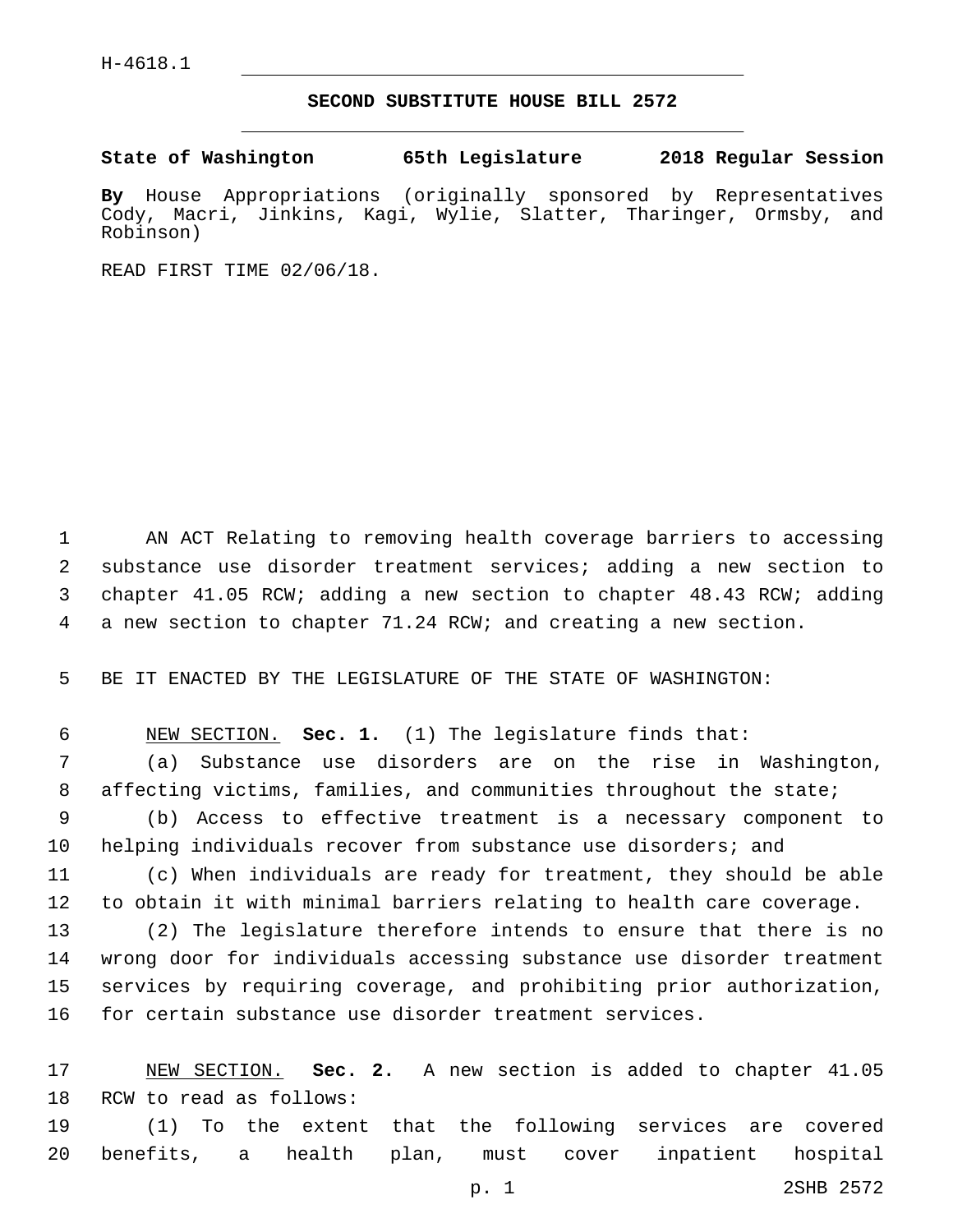detoxification, residential subacute detoxification, inpatient hospital substance use disorder treatment, residential substance use disorder treatment, partial hospitalization substance use disorder treatment, and intensive outpatient substance use disorder treatment for the first twenty-four hours after an enrollee presents for any of these services or is referred for any of these services, without imposing utilization management review limitations on coverage, 8 including prior authorization requirements.

 (a) If located in Washington, the treatment facility or program must be licensed or certified by the department of health to deliver the level of care being sought by the enrollee. If located in other states, the facility or program must be licensed or certified by the state agency with the authority to issue credentials for the level of 14 care being sought by the enrollee.

 (b) If an enrollee presents without a referral from a hospital or provider, the treatment facility or program must make a good faith effort to confirm and document that a third party did not induce the enrollee to seek treatment in exchange for payment of goods, nonmedical or mental health services, or moneys, provided either to 20 the enrollee or the third party.

 (2) The treatment facility or program must provide an enrollee's health plan with notice of admission as soon as practicable after admitting the enrollee, but not later than twenty-four hours after admission. The time of notification does not reduce the requirements 25 established in subsection (1) of this section.

 (a) The facility's initial assessment, basis for referral, and initial planned services must accompany the notice.

 (b) Upon receipt of notice of admission and the passage of the first twenty-four hours, as required under subsection (1) of this section, the health plan may initiate its utilization review of the member's need for services, and the remainder of the enrollee's services may be subject to utilization management, including prior authorization, as required by the enrollee's health coverage.

 (c) If the treatment facility or program is a contracted facility participating in the health plan's provider network, the health plan must conduct any prior authorization or other utilization management review necessary to determine the covered length of stay and course of treatment, as permitted under the enrollee's health plan, on an urgent, expedited basis within twenty-four hours of receipt of all 40 necessary documentation.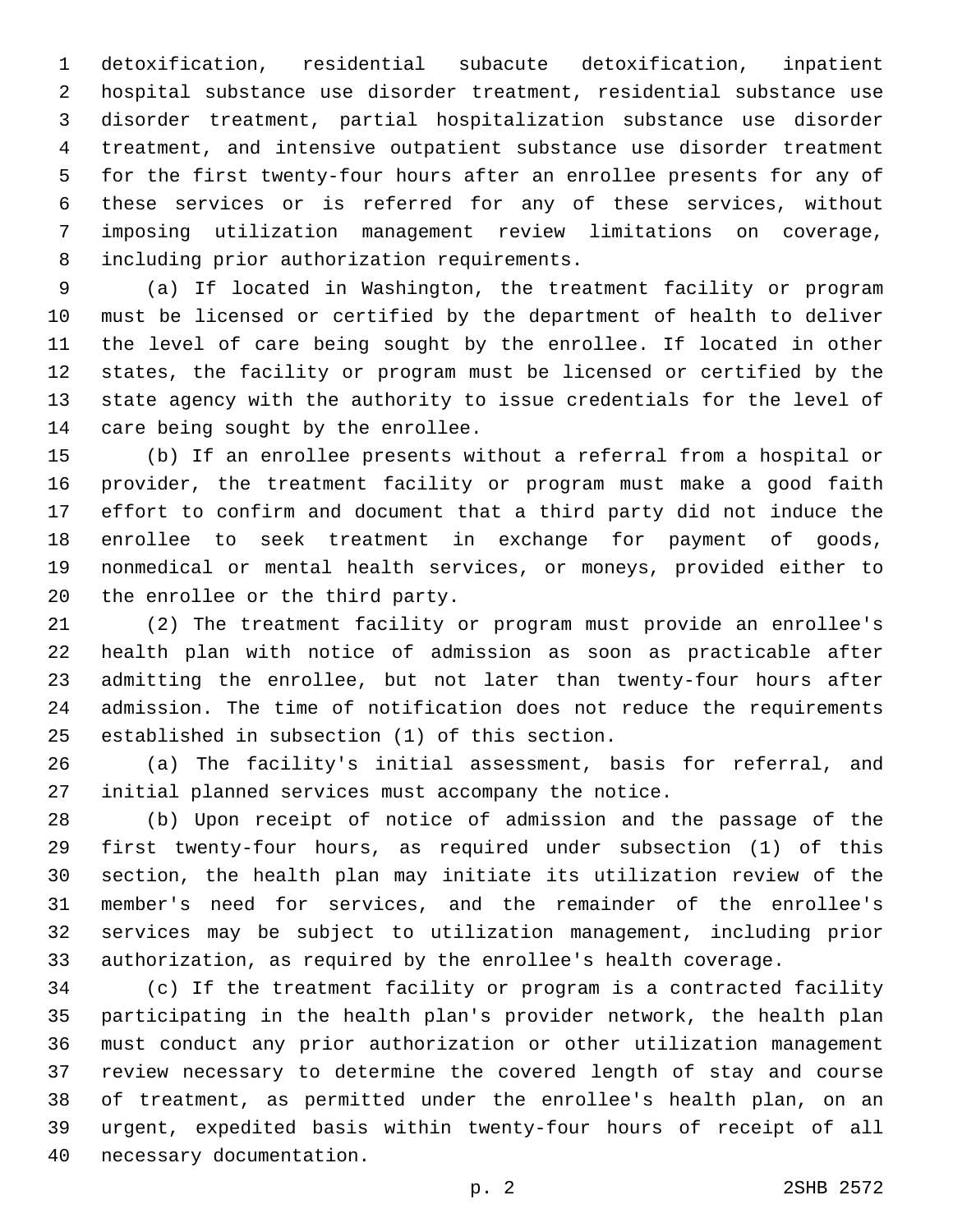(3) If the treatment facility or program is not a contracted facility participating in the health plan's provider network, the health plan must inform the enrollee and the enrollee's attending physician that the facility is not in the health plan's provider network, and whether out-of-network coverage is available. Nothing in this section requires a carrier to include out-of-network coverage in 7 a health plan.

 (a) If the health plan covers out-of-network services, and the enrollee is admitted to an out-of-network facility or program located in Washington, the health plan must pay for a covered mode of transfer to an in-network facility or program without requiring payment or cost sharing from the enrollee. Transport must be provided 13 by an in-network provider.

 (b) A health plan is not required to cover transportation from an out-of-state treatment program or facility if the enrollee elects to transfer to an in-state, in-network treatment program or facility.

 (4)(a) If a health plan determines that the admission to inpatient substance use disorder treatment was not medically necessary or clinically appropriate, the health plan is not required to pay the facility or program for the services delivered after the initial twenty-four hour admission period, subject to the conclusion of any filed appeals of the adverse benefit determination.

 (b) If the patient evaluation and plan of care conducted at the facility under (a) of this subsection and the health plan's utilization review process identify a need for services other than those available at the inpatient substance use disorder treatment facility or program, the health plan in collaboration with the facility must fully coordinate the arrangements for assuring that the enrollee obtains the proper medically necessary or clinically appropriate care. To fully coordinate these arrangements, a health plan may need to identify and contact an available program or facility that offers the medically necessary or clinically appropriate care, assist with arranging the admission or initial appointment between the enrollee and the provider, assist with the transfer of health records including the initial evaluation and plan of care, and conduct other activities to facilitate a seamless transition for the enrollee into the appropriate care.

 (5) A health plan must use evidence-based criteria for assessing the medical necessity and clinical appropriateness of an enrollee's need for substance use disorder residential treatment.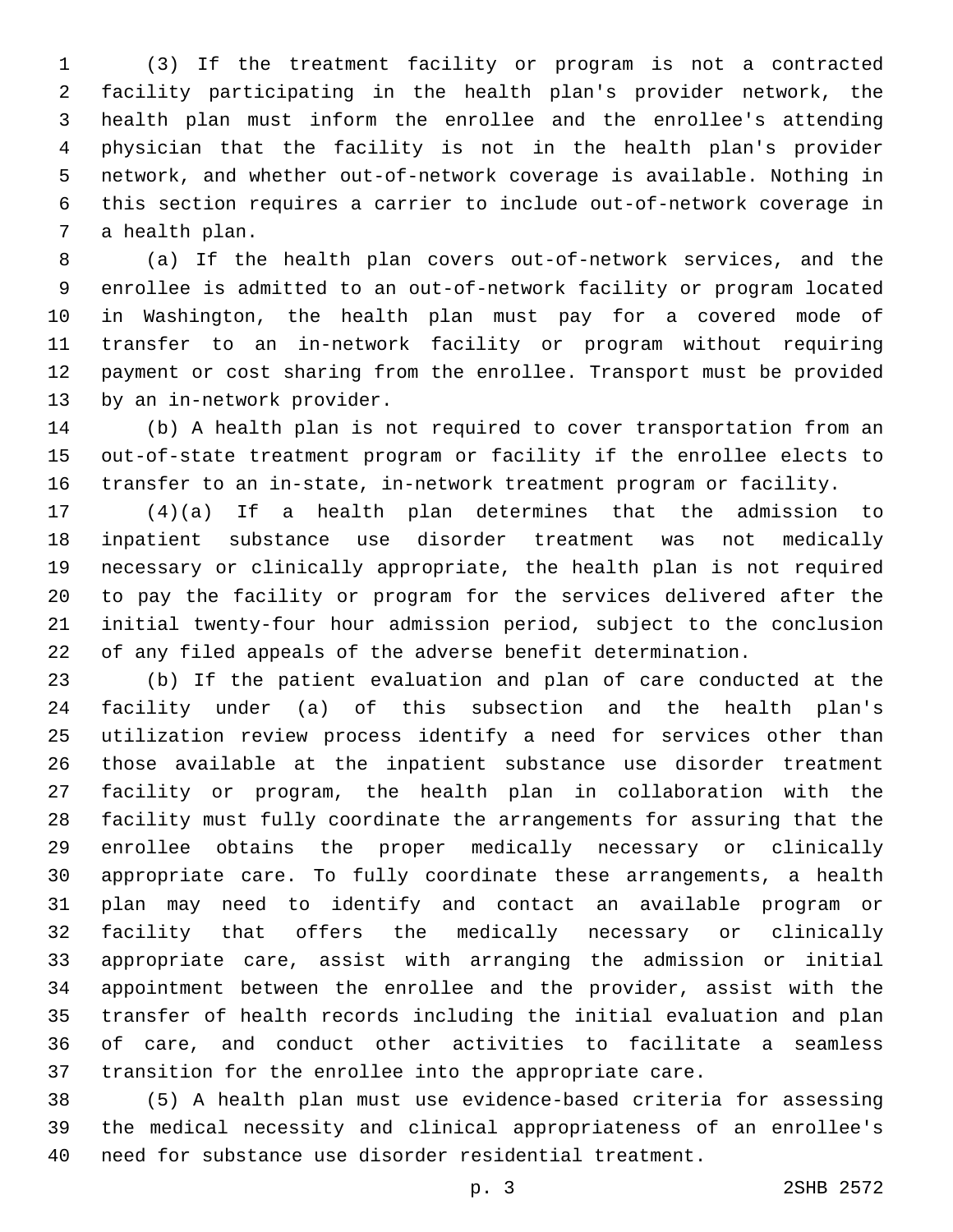(6) This section does not restrict the right of enrollees to seek emergency medical care requiring stabilization or acute detoxification services from any emergency room or urgent care center without prior authorization.4

 NEW SECTION. **Sec. 3.** A new section is added to chapter 48.43 6 RCW to read as follows:

 (1) To the extent that the following services are covered benefits, a health plan, as defined in RCW 48.43.005, must cover inpatient hospital detoxification, residential subacute detoxification, inpatient hospital substance use disorder treatment, residential substance use disorder treatment, partial hospitalization substance use disorder treatment, and intensive outpatient substance use disorder treatment for the first twenty-four hours after an enrollee presents for any of these services or is referred for any of these services, without imposing utilization management review limitations on coverage, including prior authorization requirements.

 (a) If located in Washington, the treatment facility or program must be licensed or certified by the department of health to deliver the level of care being sought by the enrollee. If located in other states, the facility or program must be licensed or certified by the state agency with the authority to issue credentials for the level of 22 care being sought by the enrollee.

 (b) If an enrollee presents without a referral from a hospital or provider, the treatment facility or program must make a good faith effort to confirm and document that a third party did not induce the enrollee to seek treatment in exchange for payment of goods, nonmedical or mental health services, or moneys, provided either to 28 the enrollee or the third party.

 (2) The treatment facility or program must provide an enrollee's health plan with notice of admission as soon as practicable after admitting the enrollee, but not later than twenty-four hours after admission. The time of notification does not reduce the requirements 33 established in subsection (1) of this section.

 (a) The facility's initial assessment, basis for referral, and initial planned services must accompany the notice.

 (b) Upon receipt of notice of admission and the passage of the first twenty-four hours, as required under subsection (1) of this section, the health plan may initiate its utilization review of the member's need for services, and the remainder of the enrollee's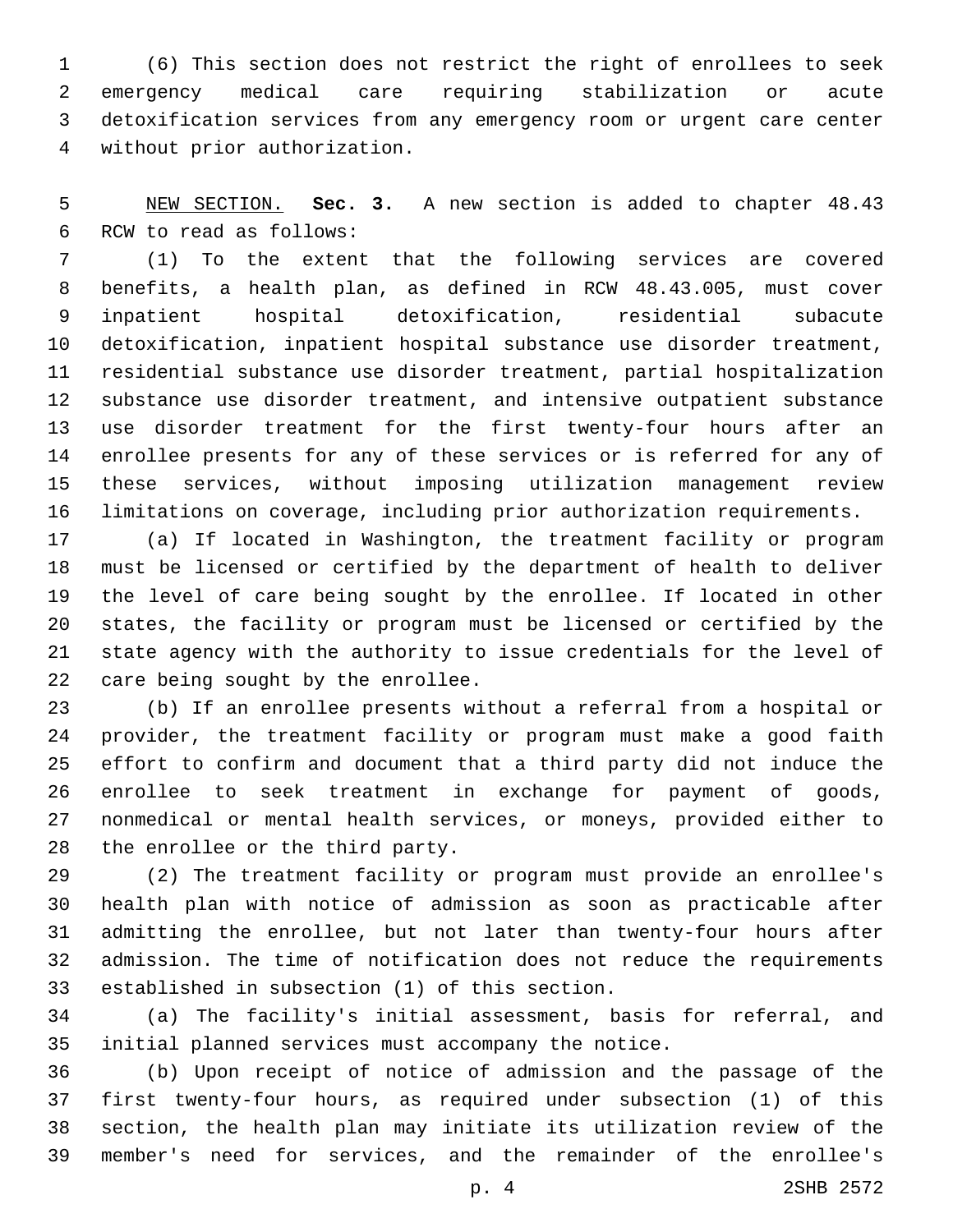services may be subject to utilization management, including prior authorization, as required by the enrollee's health coverage.

 (c) If the treatment facility or program is a contracted facility participating in the health plan's provider network, the health plan must conduct any prior authorization or other utilization management review necessary to determine the covered length of stay and course of treatment, as permitted under the enrollee's health plan, on an urgent, expedited basis within twenty-four hours of receipt of all 9 necessary documentation.

 (3) If the treatment facility or program is not a contracted facility participating in the health plan's provider network, the health plan must inform the enrollee and the enrollee's attending physician that the facility is not in the health plan's provider network, and whether out-of-network coverage is available. Nothing in this section requires a carrier to include out-of-network coverage in 16 a health plan.

 (a) If the health plan covers out-of-network services, and the enrollee is admitted to an out-of-network facility or program located in Washington, the health plan must pay for a covered mode of transfer to an in-network facility or program without requiring payment or cost sharing from the enrollee. Transport must be provided 22 by an in-network provider.

 (b) A health plan is not required to cover transportation from an out-of-state treatment program or facility if the enrollee elects to transfer to an in-state, in-network treatment program or facility.

 (4)(a) If a health plan determines that the admission to inpatient substance use disorder treatment was not medically necessary or clinically appropriate, the health plan is not required to pay the facility or program for the services delivered after the initial twenty-four hour admission period, subject to the conclusion of any filed appeals of the adverse benefit determination.

 (b) If the patient evaluation and plan of care conducted at the facility under (a) of this subsection and the health plan's utilization review process identify a need for services other than those available at the inpatient substance use disorder treatment facility or program, the health plan in collaboration with the facility must fully coordinate the arrangements for assuring that the enrollee obtains the proper medically necessary or clinically appropriate care. To fully coordinate these arrangements, a health plan may need to identify and contact an available program or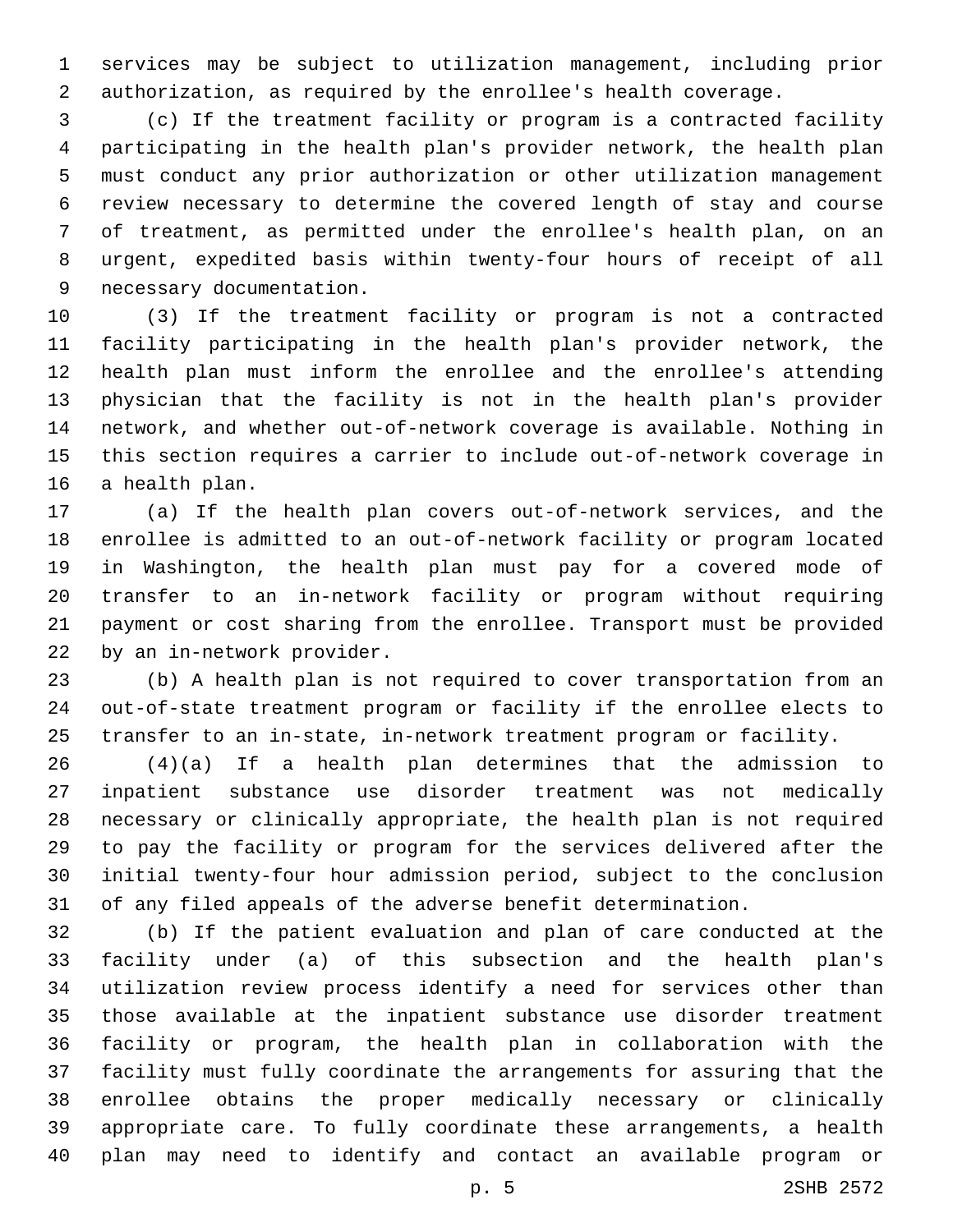facility that offers the medically necessary or clinically appropriate care, assist with arranging the admission or initial appointment between the enrollee and the provider, assist with the transfer of health records including the initial evaluation and plan of care, and conduct other activities to facilitate a seamless transition for the enrollee into the appropriate care.

 (5) A health plan must use evidence-based criteria for assessing the medical necessity and clinical appropriateness of an enrollee's need for substance use disorder residential treatment.

 (6) This section does not restrict the right of enrollees to seek emergency medical care requiring stabilization or acute detoxification services from any emergency room or urgent care center 13 without prior authorization.

 NEW SECTION. **Sec. 4.** A new section is added to chapter 71.24 15 RCW to read as follows:

 (1) To the extent that the following services are covered benefits, a behavioral health organization must cover inpatient hospital detoxification, residential subacute detoxification, inpatient hospital substance use disorder treatment, residential substance use disorder treatment, partial hospitalization substance use disorder treatment, and intensive outpatient substance use disorder treatment for the first twenty-four hours after a client presents for any of these services or is referred for any of these services, without imposing utilization management review limitations on coverage, including prior authorization requirements.

 (a) If located in Washington, the treatment facility or program must be licensed or certified by the department of health to deliver the level of care being sought by the client. If located in other states, the facility or program must be licensed or certified by the state agency with the authority to issue credentials for the level of 31 care being sought by the client.

 (b) If a client presents without a referral from a hospital or provider, the treatment facility or program must make a good faith effort to confirm and document that a third party did not induce the client to seek treatment in exchange for payment of goods, nonmedical or mental health services, or moneys, provided either to the client 37 or the third party.

 (2) The treatment facility or program must provide a client's behavioral health organization with notice of admission as soon as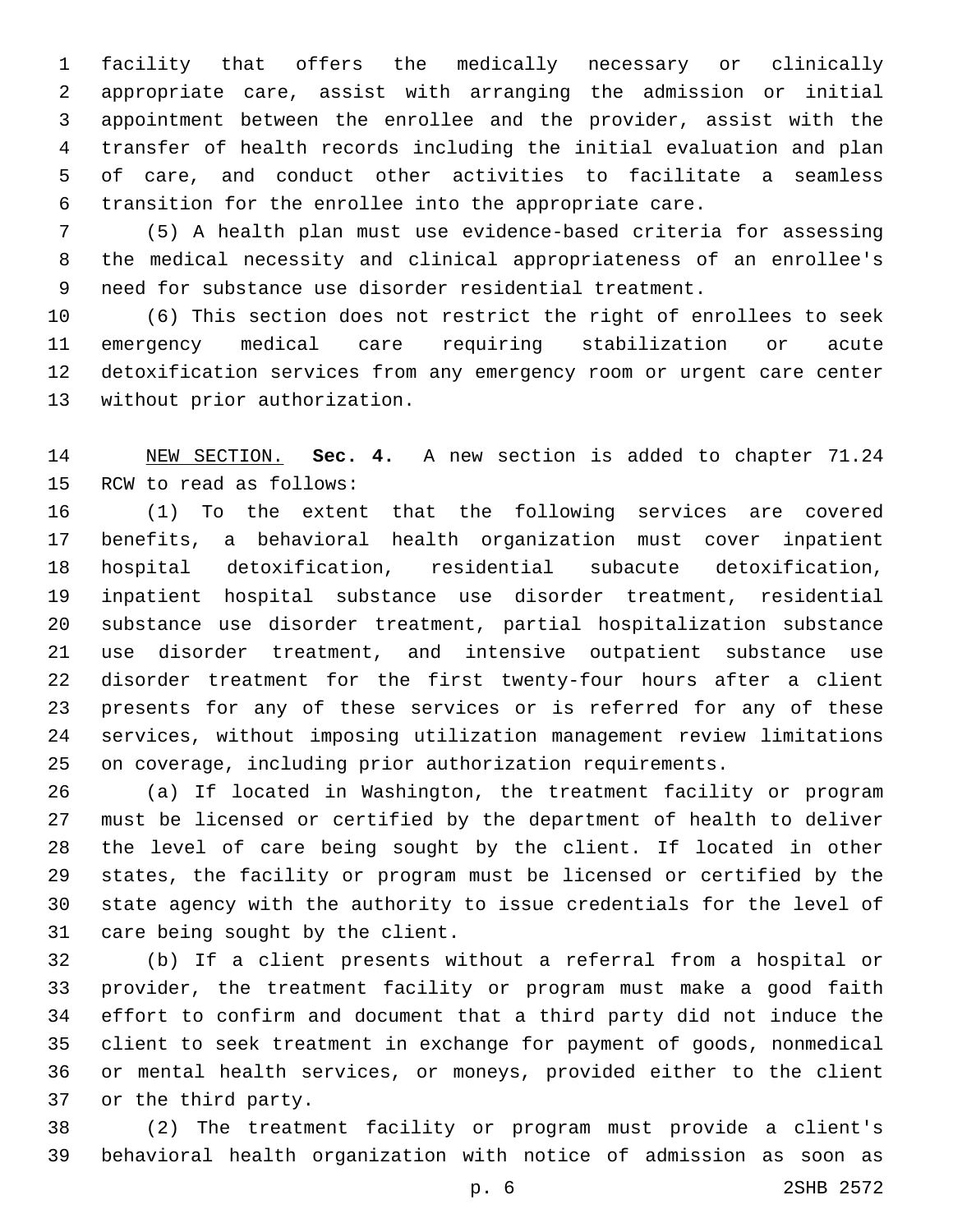practicable after admitting the client, but not later than twenty- four hours after admission. The time of notification does not reduce the requirements established in subsection (1) of this section.

 (a) The facility's initial assessment, basis for referral, and initial planned services must accompany the notice.

 (b) Upon receipt of notice of admission and the passage of the first twenty-four hours, as required under subsection (1) of this section, the behavioral health organization may initiate its utilization review of the client's need for services, and the remainder of the client's services may be subject to utilization management, including prior authorization, as required by the client's coverage through the behavioral health organization.

 (c) If the treatment facility or program is a contracted facility participating in the behavioral health organization provider network, the behavioral health organization must conduct any prior authorization or other utilization management review necessary to determine the covered length of stay and course of treatment on an urgent, expedited basis within twenty-four hours of receipt of all 19 necessary documentation.

 (3) If the treatment facility or program is not a contracted facility participating in the behavioral health organization's provider network, the behavioral health organization must inform the client and the client's attending physician that the facility or program is not in the behavioral health organization's provider network, and whether out-of-network coverage is available. Nothing in this section requires a behavioral health organization to include 27 out-of-network coverage.

 (a) If the behavioral health organization covers out-of-network services, and the client is admitted to an out-of-network facility or program located in Washington, the behavioral health organization must pay for a covered mode of transfer to an in-network facility or program without requiring payment or cost sharing from the client. Transport must be provided by an in-network provider.

 (b) A behavioral health organization is not required to cover transportation from an out-of-state treatment program or facility if the client elects to transfer to an in-state, in-network treatment 37 program or facility.

 (4)(a) If a behavioral health organization determines that the admission to inpatient substance use disorder treatment was not medically necessary or clinically appropriate, the behavioral health